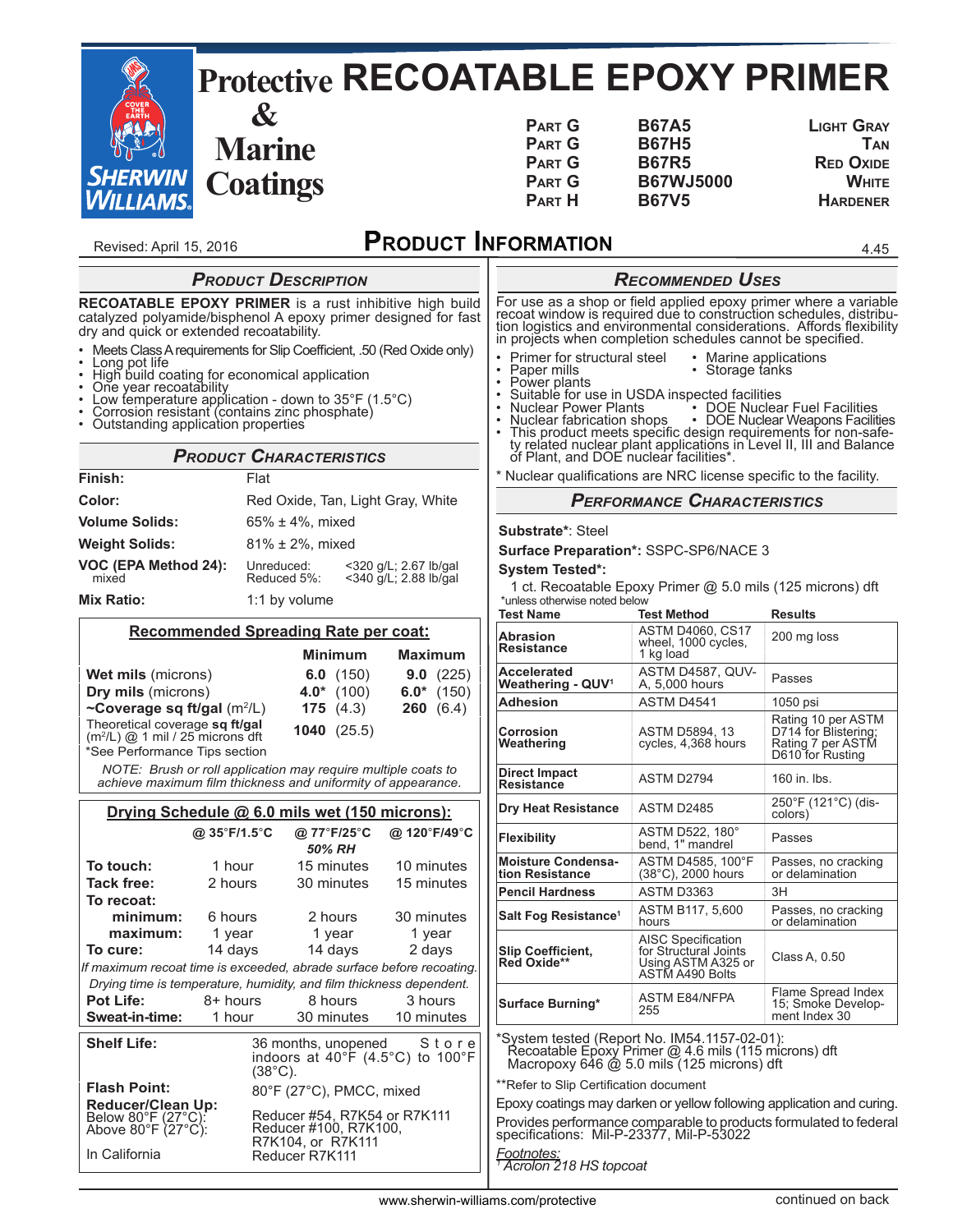|                            |                                                                 |                                                                                                        |                            |                                       |                                                                                                                            |                                                                                                                                                          | <b>Protective RECOATABLE EPOXY PRIMER</b>                                                                                                                                                                                                     |
|----------------------------|-----------------------------------------------------------------|--------------------------------------------------------------------------------------------------------|----------------------------|---------------------------------------|----------------------------------------------------------------------------------------------------------------------------|----------------------------------------------------------------------------------------------------------------------------------------------------------|-----------------------------------------------------------------------------------------------------------------------------------------------------------------------------------------------------------------------------------------------|
|                            | <i>SHERWIN<br/>WILLIAMS</i> .                                   | $\boldsymbol{\alpha}$<br><b>Marine</b><br><b>Coatings</b>                                              |                            |                                       | <b>PART G</b><br><b>PART G</b><br><b>PART G</b><br><b>PART G</b><br><b>PART H</b>                                          | <b>B67A5</b><br><b>B67H5</b><br><b>B67R5</b><br><b>B67WJ5000</b><br><b>B67V5</b>                                                                         | <b>LIGHT GRAY</b><br><b>TAN</b><br><b>RED OXIDE</b><br><b>WHITE</b><br><b>HARDENER</b>                                                                                                                                                        |
|                            | Revised: April 15, 2016                                         |                                                                                                        |                            |                                       | <b>PRODUCT INFORMATION</b>                                                                                                 |                                                                                                                                                          | 4.45                                                                                                                                                                                                                                          |
|                            |                                                                 | <b>RECOMMENDED SYSTEMS</b>                                                                             |                            |                                       |                                                                                                                            | <b>SURFACE PREPARATION</b>                                                                                                                               |                                                                                                                                                                                                                                               |
|                            |                                                                 |                                                                                                        | <u>Mils</u>                | Dry Film Thickness / ct.<br>(Microns) | adequate adhesion.                                                                                                         |                                                                                                                                                          | Surface must be clean, dry, and in sound condition. Remove all oil,<br>dust, grease, dirt, loose rust, and other foreign material to ensure                                                                                                   |
| 1 ct.<br>2 cts.            | Tile-Clad HS Epoxy                                              | Steel, catalyzed epoxy topcoat:<br>Recoatable Epoxy Primer                                             | $4.0 - 6.0$<br>$2.5 - 4.0$ | $(100-150)$<br>$(63-100)$             | tion information.                                                                                                          |                                                                                                                                                          | Refer to product Application Bulletin for detailed surface prepara-                                                                                                                                                                           |
| 1 ct.                      | Steel, polyurethane topcoat:<br>1-2 cts. Hi-Solids Polyurethane | Recoatable Epoxy Primer                                                                                | $4.0 - 6.0$<br>$3.0 - 4.0$ | $(100-150)$<br>$(75-100)$             | Iron & Steel:<br>Galvanizing*:                                                                                             | Minimum recommended surface preparation:<br>profile<br>SSPC-SP1                                                                                          | SSPC-SP6/NACE 3, 2 mil (50 micron)                                                                                                                                                                                                            |
| 1 <sub>ct.</sub><br>2 cts. | Steel, acrylic epoxy topcoat:                                   | Recoatable Epoxy Primer<br>Water Based Catalyzed Epoxy                                                 | $4.0 - 6.0$<br>$2.5 - 3.0$ | $(100-150)$<br>$(63 - 75)$            | intumescent coating systems                                                                                                | <b>Surface Preparation Standards</b><br><b>Condition of</b><br>ISO 8501-1                                                                                | *See Surface Preparations section on page 3 for application of FIRETEX<br>Swedish Std.                                                                                                                                                        |
| 1 ct.<br>2 cts.            | Steel, acrylic topcoat:<br>Coating                              | Recoatable Epoxy Primer<br>Pro Industrial DTM Acrylic                                                  | $4.0 - 6.0$<br>$2.5 - 4.0$ | $(100-150)$<br>$(63-100)$             | White Metal<br>Near White Metal<br>Commercial Blast<br><b>Brush-Off Blast</b><br>Hand Tool Cleaning<br>Power Tool Cleaning | <b>BS7079:A1</b><br>Surface<br>Sa 3<br>Sa 2.5<br>Sa 2<br>Sa 1<br>C St 2<br>D St 2<br>C St 3<br>D St 3<br>Rusted<br>Pitted & Rusted<br>Rusted<br>Pitted & | <b>SSPC NACE</b><br><b>SIS055900</b><br>SP 5<br>SP 10<br>Sa 3<br>Sa 2.5<br>$\frac{2}{3}$<br>SP 6<br>Sa 2<br>SP 7<br>Sa 1<br>SP <sub>2</sub><br>SP <sub>2</sub><br>SP <sub>3</sub><br>C St 2<br>D St 2<br>C St 3<br>D St 3<br>$\overline{SP}3$ |
| Galvanized:                |                                                                 |                                                                                                        |                            |                                       |                                                                                                                            | <b>TINTING</b>                                                                                                                                           |                                                                                                                                                                                                                                               |
| 1 ct.<br>2 cts.            | Tile-Clad HS Epoxy                                              | Recoatable Epoxy Primer                                                                                | $4.0 - 6.0$<br>$2.5 - 4.0$ | $(100-150)$<br>$(63-100)$             | Do not tint.                                                                                                               |                                                                                                                                                          |                                                                                                                                                                                                                                               |
| 1 ct.                      | <b>FIRETEX ONLY:</b>                                            | Steel & Galvanized Substrates being primed for FIRETEX only:<br>Recoatable Epoxy Primer                | $2.0 - 5.0$                | $(50-125)$                            | Temperature:<br>air and surface:<br>material:                                                                              | <b>APPLICATION CONDITIONS</b><br>maximum<br>50°F (10°C) minimum                                                                                          | 35°F (1.6°C) minimum, 140°F (60°C)<br>At least $5^{\circ}$ F (2.8 $^{\circ}$ C) above dew point                                                                                                                                               |
|                            |                                                                 |                                                                                                        |                            |                                       | Relative humidity:                                                                                                         | 85% maximum                                                                                                                                              |                                                                                                                                                                                                                                               |
|                            |                                                                 |                                                                                                        |                            |                                       | mation.                                                                                                                    |                                                                                                                                                          | Refer to product Application Bulletin for detailed application infor-                                                                                                                                                                         |
|                            |                                                                 |                                                                                                        |                            |                                       |                                                                                                                            | <b>ORDERING INFORMATION</b>                                                                                                                              |                                                                                                                                                                                                                                               |
|                            |                                                                 |                                                                                                        |                            |                                       | Packaging:<br>Part G:<br>Part H:                                                                                           | containers<br>containers                                                                                                                                 | 1 gallon (3.78L) and 5 gallon (18.9L)<br>1 gallon (3.78L) and 5 gallon (18.9L)                                                                                                                                                                |
|                            |                                                                 |                                                                                                        |                            |                                       | Weight:                                                                                                                    |                                                                                                                                                          | 13.26 ± 0.2 lb/gal; 1.6 Kg/L, mixed                                                                                                                                                                                                           |
|                            |                                                                 |                                                                                                        | <b>SAFETY PRECAUTIONS</b>  |                                       |                                                                                                                            |                                                                                                                                                          |                                                                                                                                                                                                                                               |
|                            |                                                                 |                                                                                                        |                            |                                       | Refer to the MSDS sheet before use.                                                                                        |                                                                                                                                                          |                                                                                                                                                                                                                                               |
|                            |                                                                 | The systems listed above are representative of the product's use,<br>other systems may be appropriate. |                            |                                       | instructions.                                                                                                              |                                                                                                                                                          | Published technical data and instructions are subject to change without notice.<br>Contact your Sherwin-Williams representative for additional technical data and                                                                             |
|                            |                                                                 |                                                                                                        |                            |                                       |                                                                                                                            | $M$ <sub>ADDANTY</sub>                                                                                                                                   |                                                                                                                                                                                                                                               |

## *Disclaimer*

The information and recommendations set forth in this Product Data Sheet are based upon tests conducted by or on behalf of The Sherwin-Williams Company. Such information and recommendations set forth herein are subject to change and pertain to the product offered at the time of publication. Consult your Sherwin-Williams representative to obtain the most recent Product Data Information and Application Bulletin.

The Sherwin-Williams Company warrants our products to be free of manufacturing defects in accord with applicable Sherwin-Williams quality control procedures. Liability for products proven defective, if any, is limited to replacement of the defective product or the refund of the purchase price paid for the defective product as<br>determined by Sherwin-Williams. NO OTHER WARRANTY OR GUARANTEE<br>OF ANY KIND IS MADE BY SHERWIN-WILLIAMS, EXPRESSED OR IMPLIED,<br>STATUTORY, BY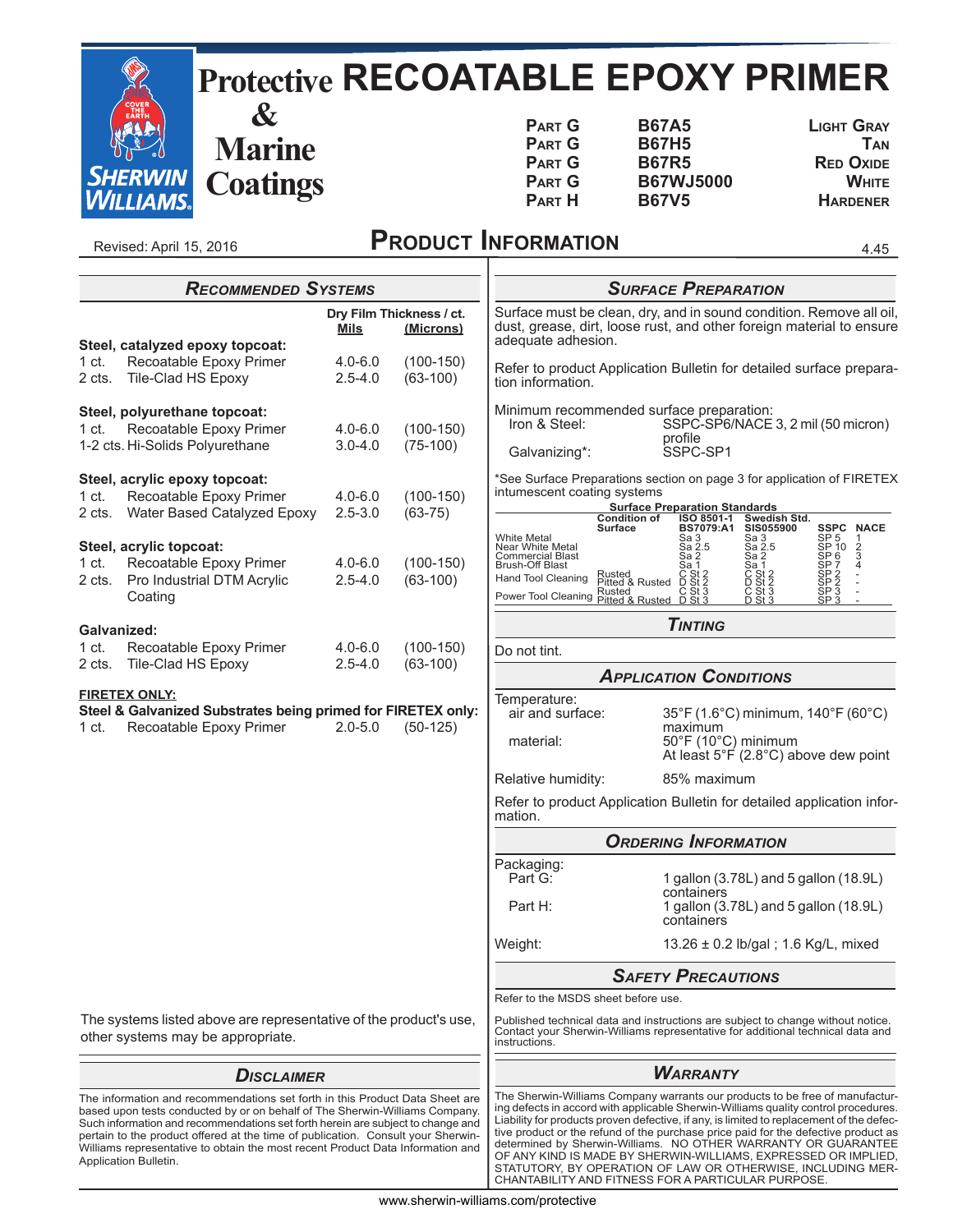

Revised: April 15, 2016

# **Application Bulletin**

*Surface Preparations*

Surface must be clean, dry, and in sound condition. Remove all oil, dust, grease, dirt, loose rust, and other foreign material to ensure adequate adhesion.

#### **Iron & Steel (atmospheric service)**

Remove all oil and grease from surface by Solvent Cleaning per SSPC-SP1. Minimum surface preparation is Commercial Blast Cleaning per SSPC-SP6/NACE 3. For better performance, use Near White Metal Blast Cleaning per SSPC-SP10/NACE 2. Blast clean all surfaces using a sharp, angular abrasive for optimum surface profile (2 mils / 50 microns). Prime any bare steel the same day as it is cleaned.

#### **Galvanized Steel**

Allow to weather a minimum of six months prior to coating. Solvent Clean per SSPC-SP1. When weathering is not possible, or the surface has been treated with chromates or silicates, first Solvent Clean per SSPC-SP1 and apply a test patch. Allow paint to dry at least one week before testing adhesion. If adhesion is poor, brush blasting per SSPC-SP7 is necessary to remove these treatments. Rusty galvanizing requires a minimum of Hand Tool Cleaning per SSPC-SP2, prime the area the same day as cleaned.

In preparing galvanized steel substrates for the application of FIRETEX intumescent coating systems, Surface Preparation Specification SSPC-SP 16 must be followed obtaining a surface profile of minimum 1.5 mils (38 microns). Optimum surface profile will not exceed 2.0 mils (50 microns).

#### **Previously Painted Surfaces**

If in sound condition, clean the surface of all foreign material. Smooth, hard or glossy coatings and surfaces should be dulled by abrading the surface. Apply a test area, allowing paint to dry one week before testing adhesion. If adhesion is poor, or if this product attacks the previous finish, removal of the previous coating may be necessary. If paint is peeling or badly weathered, clean surface to sound substrate and treat as a new surface as above.

## **Surface Preparation Standards**

|                         | <b>Condition of</b><br>Surface | ISO 8501-1<br><b>BS7079:A1</b> | Swedish Std.<br><b>SIS055900</b> | <b>SSPC</b>                        | <b>NACE</b> |
|-------------------------|--------------------------------|--------------------------------|----------------------------------|------------------------------------|-------------|
| <b>White Metal</b>      |                                | Sa 3                           | Sa 3                             | SP <sub>5</sub>                    |             |
| Near White Metal        |                                | Sa 2.5                         | Sa 2.5                           | SP 10                              | 2           |
| <b>Commercial Blast</b> |                                | Sa 2                           | Sa 2                             | SP <sub>6</sub>                    | 3           |
| Brush-Off Blast         |                                | Sa 1                           | Sa 1                             | SP                                 | 4           |
| Hand Tool Cleaning      | Rusted                         | C St 2                         | C St 2                           | SP <sub>2</sub><br>SP <sub>2</sub> |             |
|                         | Pitted & Rusted                | $D$ St 2                       | D St 2                           |                                    |             |
| Power Tool Cleaning     | Rusted                         | $C$ St 3                       | C St 3                           | SP <sub>3</sub>                    |             |
|                         | Pitted & Rusted                |                                |                                  | SP.                                |             |

*Application Conditions* Temperature:<br>air and surface: air and surface:  $35^{\circ}F$  (1.6°C) minimum, 140°F (60°C)<br>maximum<br> $50^{\circ}F$  (10°C) minimum At least  $5^{\circ}$  F (2.8°C) above dew point

Relative humidity: 85% maximum

4.45

## *Application Equipment*

The following is a guide. Changes in pressures and tip sizes may be needed for proper spray characteristics. Always purge spray equipment before use with listed reducer. Any reduction must be compliant with existing VOC regulations and compatible with the existing environmental and application conditions.

#### **Reducer/Clean Up**

| Below 80°F (27°C) Reducer #54, R7K54 or R7K111 |
|------------------------------------------------|
| Above 80°F (27°C)Reducer #100, R7K100, R7K104  |
| or R7K111                                      |
| In California Reducer R7K111                   |

## **Airless Spray**

| Pressure2400 psi |  |
|------------------|--|
|                  |  |
|                  |  |
|                  |  |
|                  |  |

## **Conventional Spray**

| Atomization Pressure50 psi |  |
|----------------------------|--|
| Fluid Pressure12-20 psi    |  |
|                            |  |

#### **Brush**

| BrushNatural Bristle |                          |
|----------------------|--------------------------|
|                      | ReductionNot recommended |

# **Roller**

| ReductionNot recommended |
|--------------------------|

#### **Plural Component Spray** ...Acceptable

 Refer to April 2010 Technical Bulletin - "Application Guidelines for Macropoxy 646 & Recoatable Epoxy Primer Utilizing Plural Component Equipment"

If specific application equipment is not listed above, equivalent equipment may be substituted.